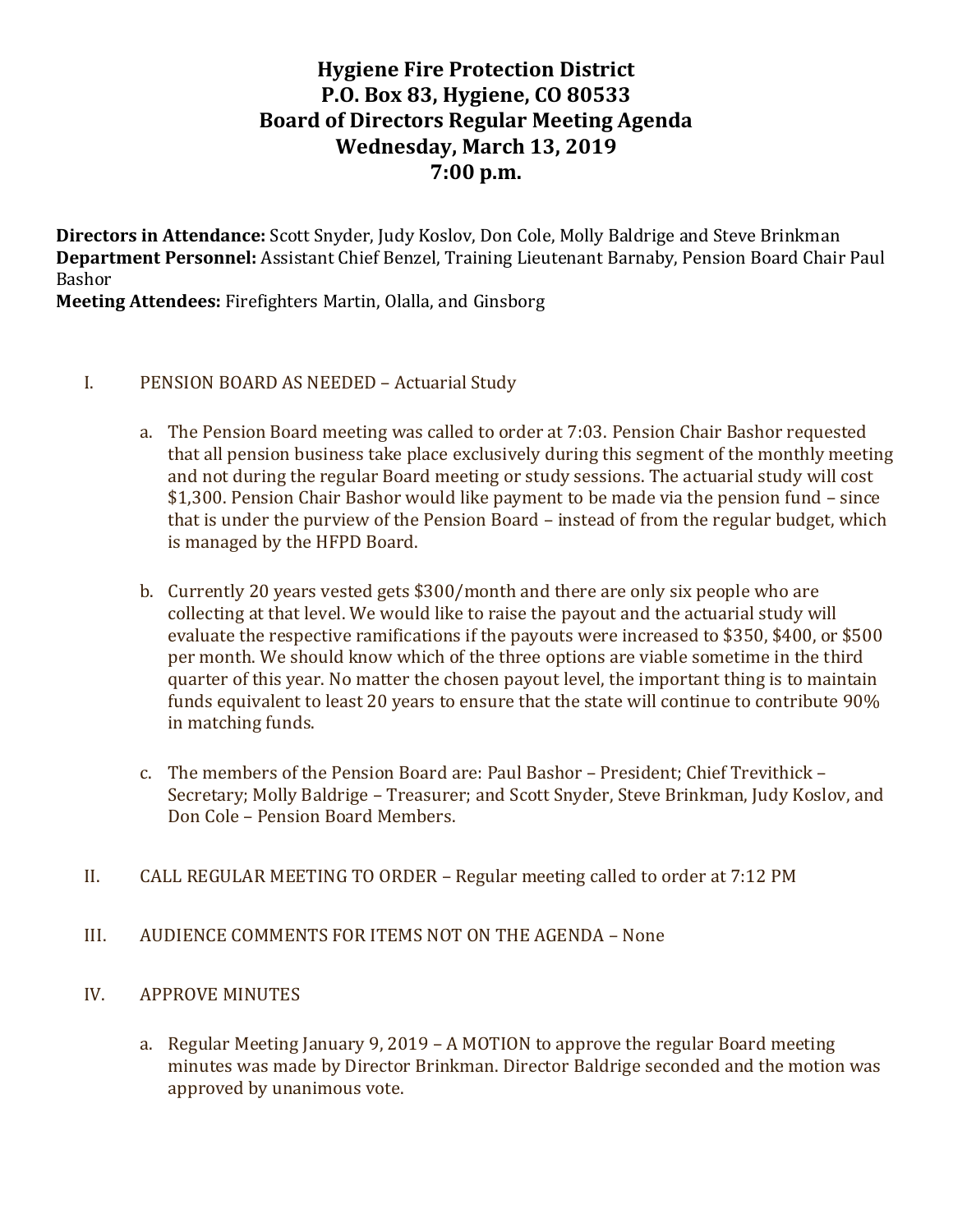b. Study Session February 9, 2019 – A MOTION to approve the study session minutes was made by Director Brinkman. Director Baldrige seconded and the motion was approved by unanimous vote.

### V. REPORTS

- a. Treasurer's report
	- i. 2018 End of Year Director Baldrige reviewed the 2018 end of year P&L, balance sheet, and budget-to-actual financial statements. All of the information presented corresponds to the numbers that were used by the CPA to prepare our Exemption from Audit report. Director Baldrige asked Chief Trevithick for an update on consolidation of utilities between the fire station and the green rental house and is awaiting his response. A MOTION to accept the 2018 year-end financial report was made by Director Brinkman. Director Cole seconded and the motion was unanimously approved.
	- ii. January, February financials The February meeting was cancelled so Director Baldrige presented the financial reports for both January and February. Nothing unusual or of concern. The Board will vote on Q1 financials at the April meeting.
	- iii. Exemption from Audit The Exemption from Audit is a consolidated presentation of the HFPD financials that must be prepared by an independent CPA. A MOTION to accept the Exemption from Audit report was made by Director Brinkman. Director Cole seconded and the motion was unanimously approved. A MOTION to accept Exemption from Audit Resolution 2019-001 was made by Director Brinkman. Director Cole seconded and the motion was unanimously approved. All Board members signed the Exemption from Audit and Director Baldrige will file it with the State by March 31<sup>st</sup> deadline.
- b. Secretary's report
	- i. Upcoming deadlines Director Baldrige must file the Exemption from Audit by March 31st.
		- 1. Three of the five current Board members' terms will end next year and these seats will need to be filled. Director Baldrige will term out and her seat must be filled; both Directors Snyder and Koslov can be reelected for another 4 year term if they are willing to serve. If there are more candidates than seats, the District will need to hold an election.
			- Director Koslov will find out whether there will be a county election in May 2020 that we can piggyback onto. She will also check into whether board members have to be elected in May, when their terms expire, or if they can be elected in November.
		- 2. The Board should start thinking about whether the District wants to try to override the Gallagher amendment as other local Districts have done in recent election years. This will require a ballot measure that must be voted on in a regular or special election.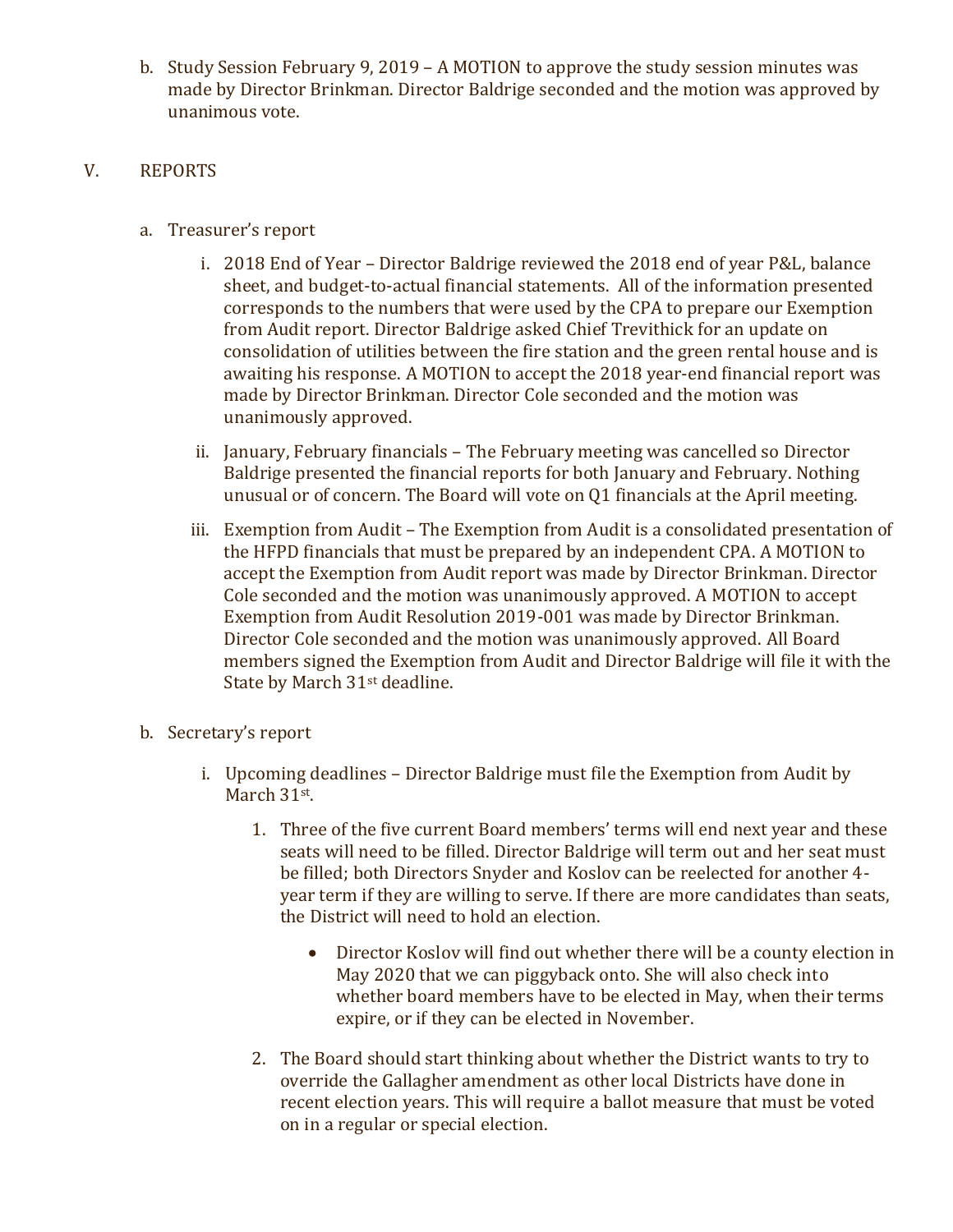• Director Snyder will check with the State Fire Chief's Association about whether there will be a statewide Gallagher override so that we do not have to have our own election issue.

#### c. Chief's Report

- i. Run Reports Assistant Chief Benzel presented on Chief Trevithick's behalf and reviewed the February calls with the Board. In a single day there were two grass fires and two water rescues. A substantial number of Department Members responded to the calls so there was no need to rely on mutual aid and only auto-aid for the ice rescue. There have been 48 calls YTD, 21 of them in February. Response times are very good; when the Department is toned for mutual aid, HFPD shift people are often arriving even before the home agency.
	- 1. It was agreed that performance reports that include monthly statistical data are the best way to determine the metrics for evaluation. Board members will consider what information they want to know and send their respective suggestions to Director Snyder. Once these objectives have been established, then the Board will decide what data is needed to help them determine whether these goals are being met.
	- 2. Director Snyder suggested that we put a 2018 year-end summary report of response times, number of responders and their certifications in the newsletter.
- ii. 2841 Vehicle Title No change
- iii. IT Program Auxilliary Volunteer Bob Barnaby sent a lengthy email just before the meeting, explaining in detail what steps he is planning to take next, how it will be implemented, estimated costs, etc. Assistant Chief Benzel distributed copies to the Board for review.
- iv. Public Information Officer (PIO) Chief Trevithick got contact information from the PIO for local media representatives so that the Department can communicate news of public interest.
- v. Fuel Tanks The tanks are ready to go but there is still some lingering red tape to go through before they can be installed and used. The Treasurer will issue a check for the balance due once the county approves the permits, the tanks are installed, security measures are in place, and all is working to the Chief's satisfaction.
- vi. CEMEX Lease Training Lieutenant Barnaby reported that he's been working with Cemex for over a year now and building relationships. He's trying to establish a formal lease agreement so that the Department can use the property autonomously to conduct training exercises By the end of the week, Training Lieutenant Barnaby is hoping to have a rough draft of some of the documents and agreements that Cemex will want signed and in place.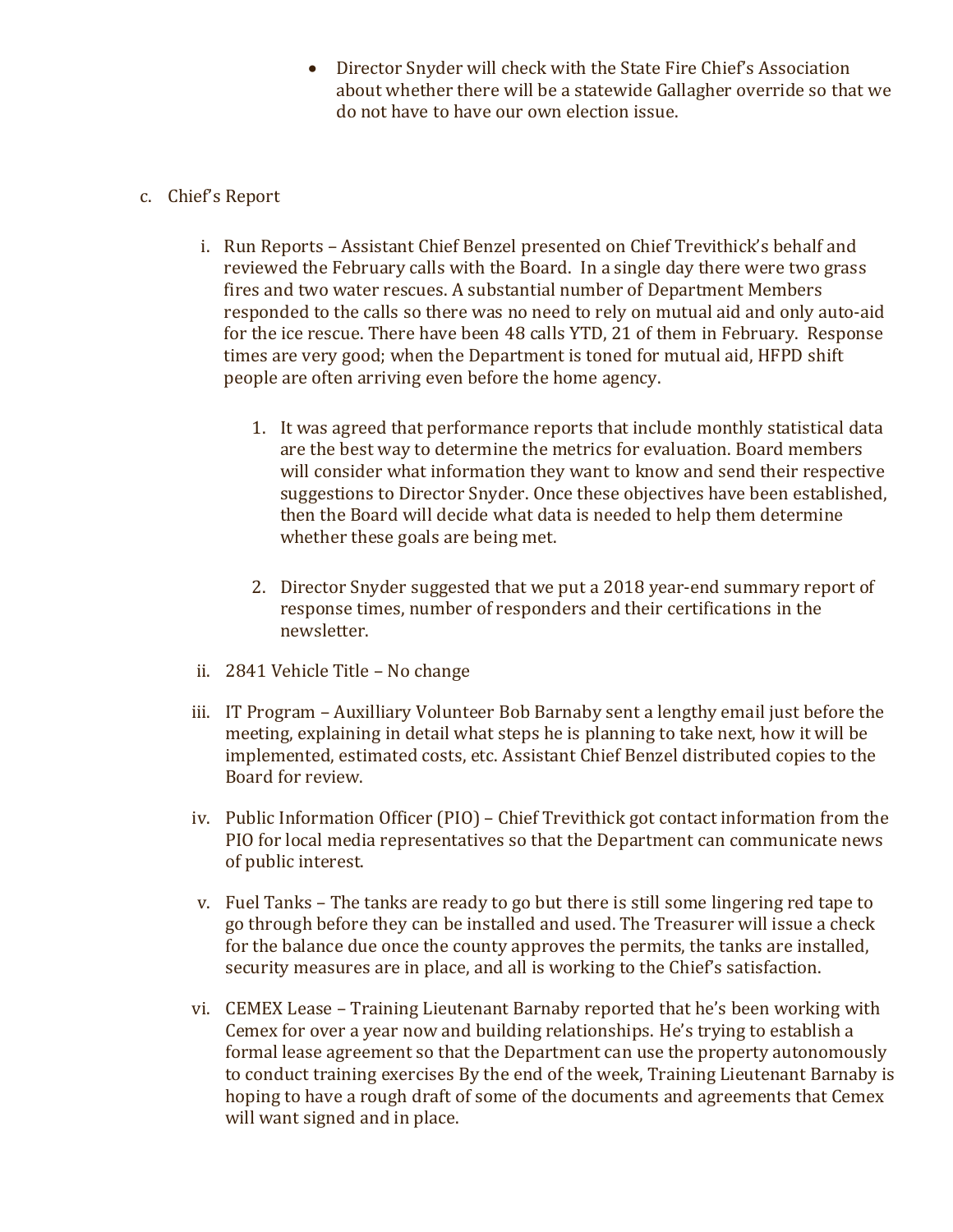- vii. New Engine The Truck Committee contacted representatives from a number of reputable manufacturers to see if any of them could match the specs that we need to best serve the District and meet the needs of the Department. Most could match some of the specifications but none of them could build it exactly as requested. For a base model Type 3 – before any modifications necessary to meet the standards of operation for the District – Pierce could offer a price of \$395k and HME could do a base model for \$334k. BME has a standard template that doesn't match what we are looking for and they don't customize their models. Rosenbauer's is the only manufacturer that can build the Timberwolf model that meets all of the District's requirements. Last year's quote was \$443,108 but we've exceeded the timeframe allowed for that price so we would have to start the bid process all over again.
- viii. Mutual Aid Chief Trevithick has meetings set up with all the Chiefs of the surrounding departments for the first week of April to review and renew Mutual Aid agreements.
	- ix. Other Issues & Opportunities
		- 1. UC Health Discussions are continuing about stationing a bus (ambulance) here. UC Health will staff it with a medic and an EMT and there will be little to no cost to the HFPD because they are going to charge for the transport. Hygiene Fire would house the US Health ambulance staff at the station/green house. There was concern that having UC Health staff available could compromise the training and education for the Hygiene firefighters but UC Health says that Hygiene Department members can make the first contact in medical calls and then call for ambulance staff support as needed. UC Health will follow up once they get data on call volume, transports and more information on District residents' insurance payouts.

#### VI. OLD BUSINESS

- a. 501(c)(3) (Steve) The Bylaws and Articles of Incorporation have been uploaded to Google Drive and emailed to all Board members but so far there haven't been any responses. If anyone has corrections or comments, Director Brinkman must receive them within one week, before he sends the documents to our attorney to file with the state. Director Brinkman estimated that it will be at least 3 more months before all aspects of the nonprofit are fully in place.
	- i. The members of the nonprofit Board are: Directors Brinkman and Baldrige, Firefighters Barnaby and Turner, and community member Clare McArdle. When Director Baldrige finishes her term in May 2020, a member of the HFPD Board of Directors will take her place.
- b. Newsletter The Board laid out a plan for the newsletter at the February 2019 study session. Director Baldrige agreed to edit the newsletter and she will work with Assistant Chief Benzel on the content. Until we establish an email database we will have to send the newsletter by mail, which will be expensive. The newsletter will offer things like gift card raffles as an incentive to sign up to receive the newsletter by email.
- c. Job Description The latest versions are on Google Drive. Board members are to submit edits within the next two weeks.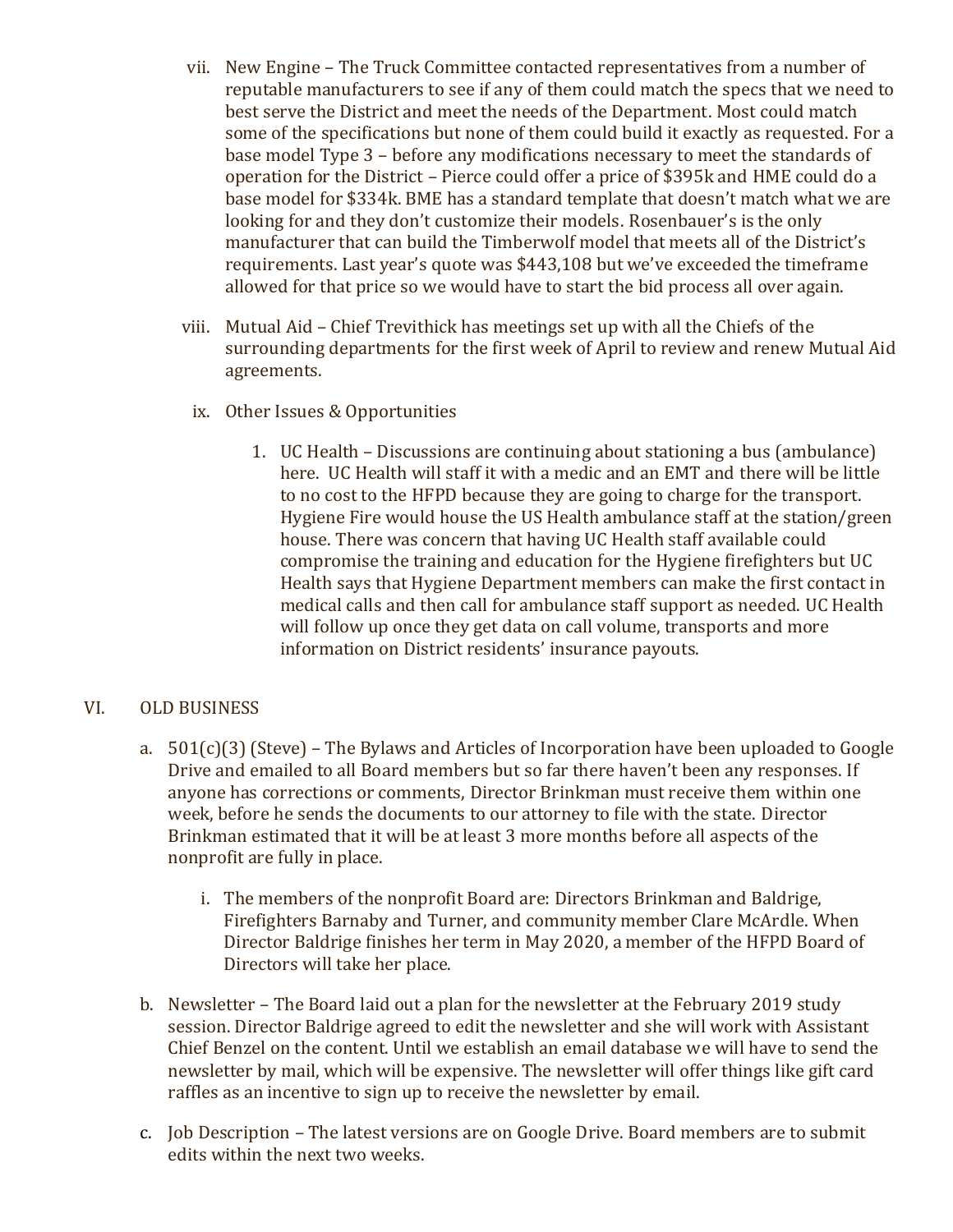#### VII. NEW BUSINESS

- a. Post Office The HFPD owns the land that the Post Office sits on and the Post Office has been leasing it from a third party who leases from the District. The lease is up in May of 2021 and Director Snyder proposed the idea of selling the Post Office land to generate revenue for the purpose of expanding east. Director Baldrige will send a copy of the lease agreement to all the Board members.
- VIII. ADJOURNMENT A MOTION to adjourn the meeting was made by Director Brinkman at 8:33 PM. Director Baldrige seconded and motion was approved by unanimous vote.

Motion/Resolution Summary:

- MOTION to approve the regular Board meeting minutes
- MOTION to approve the study session minutes
- MOTION to accept the 2018 year end financial report
- MOTION to accept the Exemption from Audit report
- MOTION to accept Exemption from Audit Resolution 2019-001
- MOTION to adjourn the meeting

## **ACTION ITEMS:**

## **Chief Trevithick**

- − Work on getting the title to 2841
- − Send Director Baldrige an update on consolidating the utilities between the fire station and the green rental house

## **All Board Members**

- − Consider what information they want to learn from the performance report and send suggestions to Director Snyder
- − Review the job descriptions on Google Drive and submit edits within two weeks of the March meeting
- − Review the nonprofit Bylaws and Articles of Incorporation and send them to Director Brinkman within a week

## **Director Snyder**

− Check with the State Fire Chief's Association about whether there will be a statewide Gallagher override so that we do not have to have our own election issue

## **Director Baldrige**

- − File the Exemption from Audit with the State by March 31st deadline
- − Work with Assistant Chief Benzel to develop and format newsletter content
- − Send a copy of the Post Office lease agreement to all the Board members